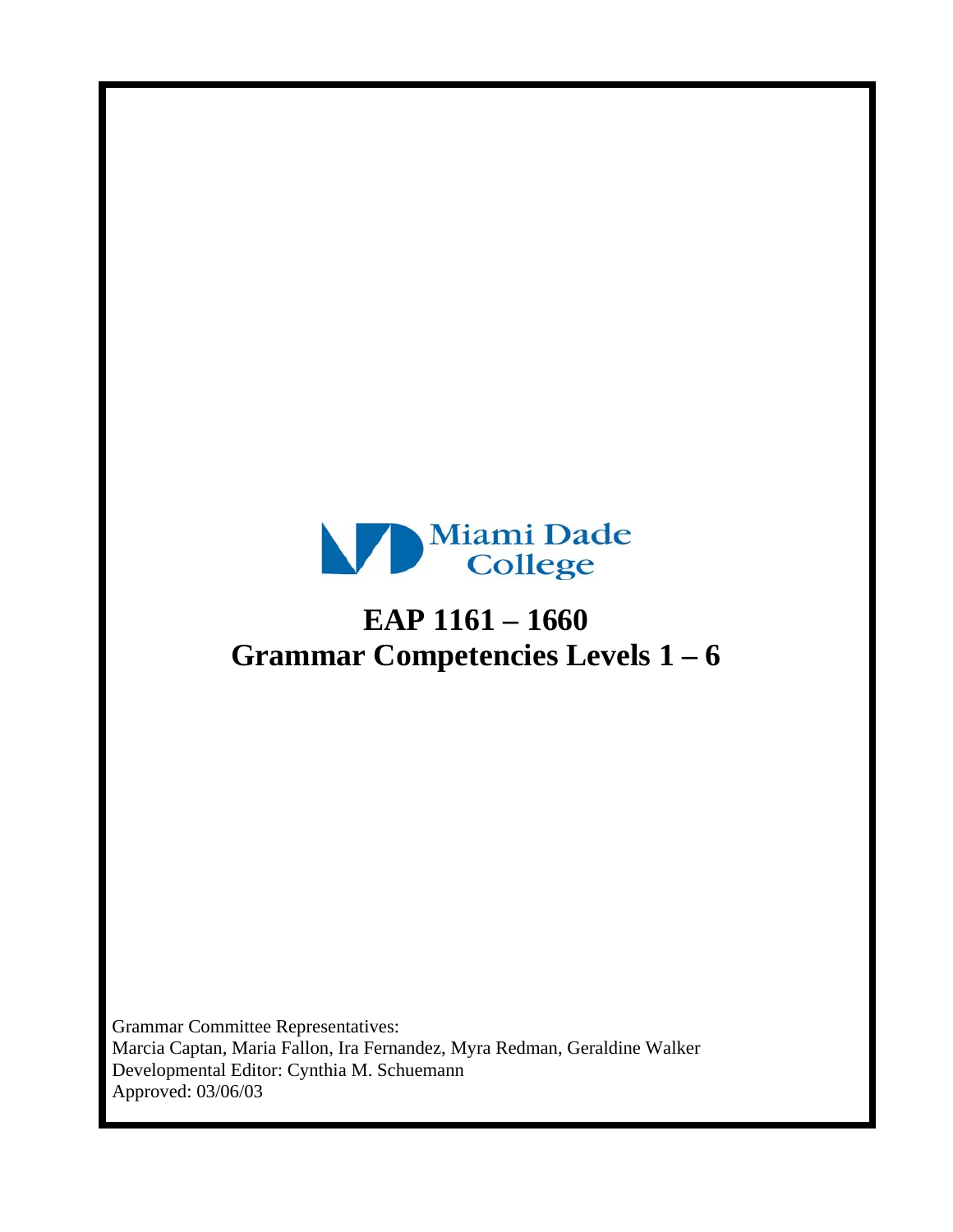# **Miami Dade College EAP 1161 – Grammar Level 1**

# **Course Description: Students develop the ability to understand and use basic, high frequency grammatical structures.**

| 3 credits                   |                                                                                              |
|-----------------------------|----------------------------------------------------------------------------------------------|
| Prerequisite: None          | Co-requisite: None                                                                           |
| <b>Course Competencies:</b> |                                                                                              |
|                             | <b>SENTENCE STRUCTURE, CONJUNCTIONS &amp; CLAUSES</b>                                        |
| Competency 1:               | The student will use the following sentence structure patterns containing                    |
|                             | grammatical forms used in this level:                                                        |
|                             | Simple sentences $(S+V+C/objects)$<br>a.                                                     |
|                             | b. Compound sentences (and, but)                                                             |
|                             | c. Simple questions with interrogatives: who, what, when, where,                             |
|                             | how often & why                                                                              |
|                             | d. Commands (imperative structure)                                                           |
|                             | PARTS OF SPEECH (N, PN, ADJ., ADV., PREP.) AND PHRASES                                       |
| Competency 2:               | The student will <b>recognize</b> and use the following grammatical forms in                 |
|                             | appropriate word order and context:                                                          |
|                             | a. Nouns as subjects                                                                         |
|                             | b. Proper nouns                                                                              |
|                             | Regular plural nouns and high frequency irregular plural nouns<br>c.                         |
|                             | Subject pronouns<br>d.                                                                       |
|                             | Demonstrative pronouns<br>e.                                                                 |
|                             | Possessive adjectives<br>f.                                                                  |
|                             | Noun phrases that include adjectives<br>g.                                                   |
|                             | h. Adjectives as attributes                                                                  |
|                             | Basic prepositional phrases of time (in/at/on), place, and direction<br>i.                   |
|                             | VERBS (Tense, Aspect, Voice, & Mood)                                                         |
| Competency 3:               | The student will use the following active voice verbs in affirmative and                     |
|                             | negative forms, questions, and short answers with appropriate time                           |
|                             | expressions:                                                                                 |
|                             | Simple present (inc. "be", "have", and "there is/are")<br>a.                                 |
|                             | b. Present progressive                                                                       |
|                             | c. Simple past of regular and high frequency irregular verbs (inc. be, do, go,<br>have, eat) |
|                             | d. Simple future (be going to)                                                               |
|                             | Note: Only high frequency verbs should be covered for the tenses above                       |
| Competency 4:               | The student will use the contextualized meaning of the following common                      |
|                             | <i>modals</i> in questions, affirmative and negative forms:                                  |
|                             | Will (formal future)<br>a.                                                                   |
|                             | Can (ability and informal permission)<br>b.                                                  |
|                             |                                                                                              |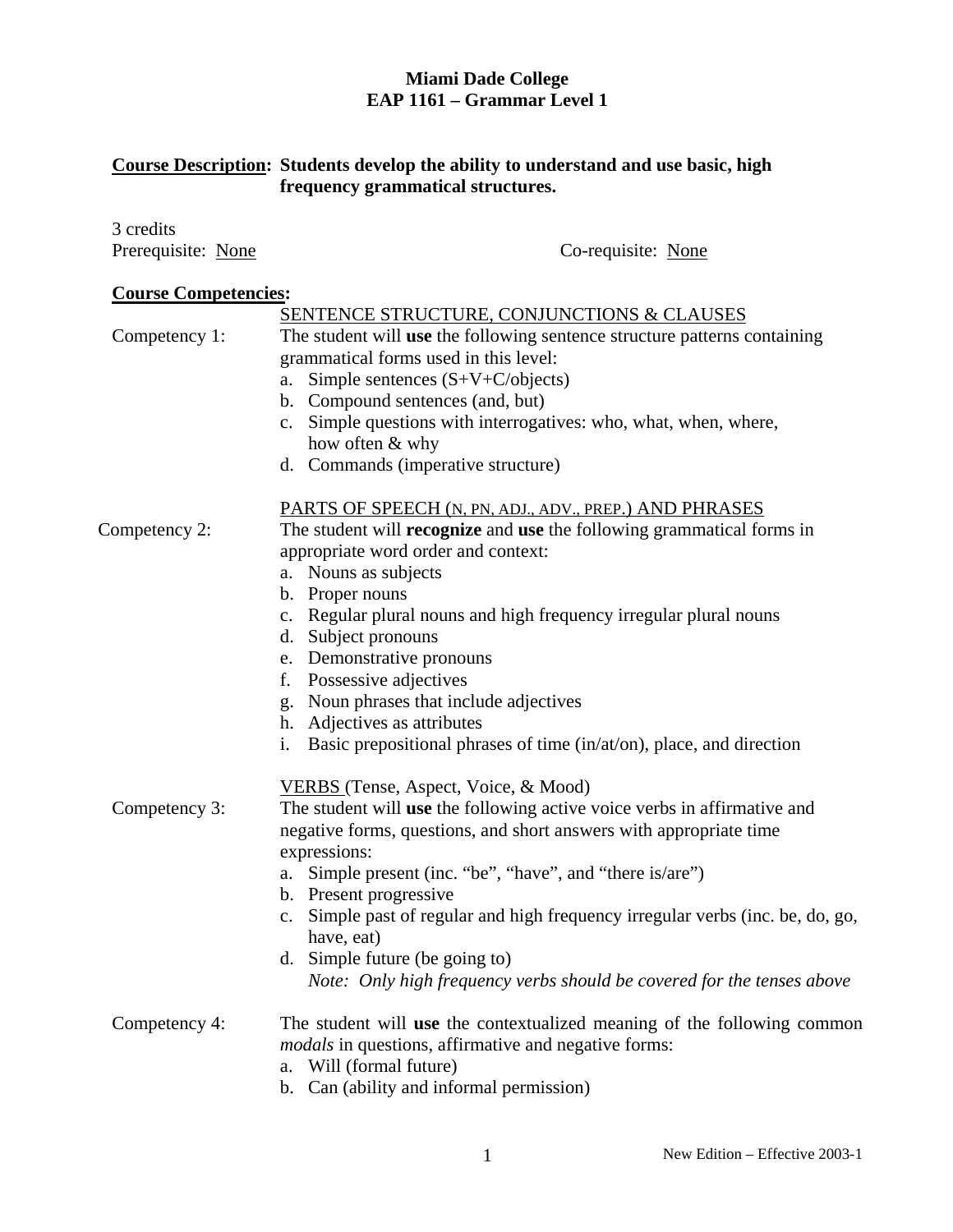## **Miami Dade College EAP 1261 – Grammar Level 2**

|                             | <b>Course Description:</b> Students continue to develop control of basic grammatical structures     |
|-----------------------------|-----------------------------------------------------------------------------------------------------|
| 3 credits                   | and statement/question patterns.                                                                    |
|                             | Prerequisite: EAP 1161 or equivalent proficiency.<br>Co-requisite: None                             |
|                             |                                                                                                     |
| <b>Course Competencies:</b> |                                                                                                     |
|                             | DEMONSTRATION OF PROFICIENCY                                                                        |
| Competency 1:               | The student will demonstrate proficiency when using the grammatical                                 |
|                             | structures from Level 1. (See competencies for Level 1.)                                            |
|                             | <b>SENTENCE STRUCTURE, CONJUNCTIONS, &amp; CLAUSES</b>                                              |
| Competency 2:               | The student will use the following sentence structure patterns containing                           |
|                             | grammatical forms covered in this and previous levels:                                              |
|                             | a. Simple sentences $(S+V+C/objects)$                                                               |
|                             | b. Compound sentences (but, and, or, so)                                                            |
|                             | c. Complex sentences with high frequency subordinating conjunctions in                              |
|                             | adverb clauses showing sequence or reason (e.g., after, before, when,                               |
|                             | because)<br>d. Questions with WH-interrogatives                                                     |
|                             |                                                                                                     |
|                             | PARTS OF SPEECH (N, PN, ADJ., ADV., PREP.) AND PHRASES                                              |
| Competency 3:               | The student will use the following grammatical forms in appropriate word                            |
|                             | order and context:                                                                                  |
|                             | a. Irregular plural nouns                                                                           |
|                             | b. Count and non-count nouns                                                                        |
|                             | c. Noun phrases with quantifiers (some, many, a lot of, any, much)                                  |
|                             | d. Nouns as objects                                                                                 |
|                             | e. Subject, object and possessive pronouns, and possessive adjectives<br>Adverbs of frequency<br>f. |
|                             | g. Adverbs of manner                                                                                |
|                             | h. Prepositional phrases                                                                            |
|                             |                                                                                                     |
|                             | VERBS (Tense, Aspect, Voice, & Mood)                                                                |
| Competency 4:               | The student will appropriately use the following active voice verbs in                              |
|                             | affirmative, negative, and question forms and short answers:                                        |
|                             | Simple present as contrasted with present progressive<br>a.                                         |
|                             | b. Simple past of regular and high frequency irregular verbs (inc. there                            |
|                             | was/were)                                                                                           |
|                             | Simple future (will/be going to)<br>$\mathbf{c}$ .                                                  |
| Competency 5:               | The student will <b>recognize</b> contextualized meaning and will use common                        |
|                             | <i>modals</i> and related phrasal forms in affirmative, negative, and question forms                |
|                             | for present and future intention (e.g.):                                                            |
|                             | a. Will vs. Be going to                                                                             |
|                             | b. Have to/Need to (need/obligation)                                                                |
|                             | c. Want to/ Like to/ Would like to                                                                  |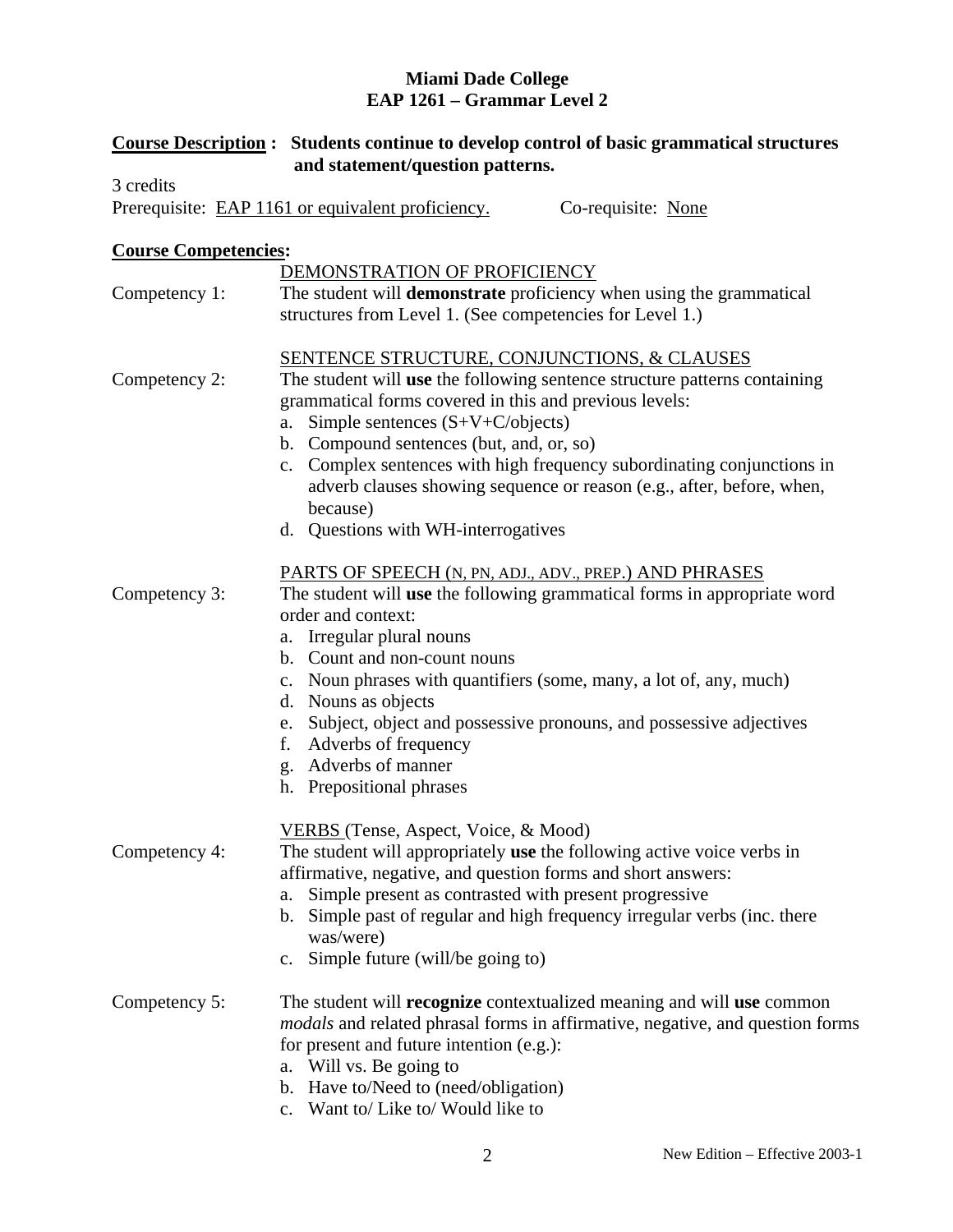# **Miami Dade College EAP 1361 – Grammar Level 3**

# **Course Description : Students develop the ability to use intermediate-level grammatical structures appropriate to classroom discussion and the writing of academic paragraphs with an emphasis on increased accuracy.**

3 credits Prerequisite: EAP 1261 or equivalent proficiency. Co-requisite: None

## **Course Competencies:**

|               | DEMONSTRATION OF PROFICIENCY                                                                                                        |
|---------------|-------------------------------------------------------------------------------------------------------------------------------------|
| Competency 1: | The student will demonstrate proficiency when using the grammatical                                                                 |
|               | structures from Levels $1 - 2$ . (See competencies for these levels.)                                                               |
| Competency 2: | <b>SENTENCE STRUCTURE, CONJUNCTIONS, &amp; CLAUSES</b><br>The student will use the following sentence structure patterns containing |
|               | grammatical forms covered in this and previous levels:                                                                              |
|               | Simple sentences and compound sentences<br>a.                                                                                       |
|               | b. Complex sentences with additional high frequency subordinating                                                                   |
|               | conjunctions in adverb clauses of time & contrast (e.g., when, while,                                                               |
|               | although)                                                                                                                           |
|               | c. Questions                                                                                                                        |
|               | PARTS OF SPEECH (N, PN, ADJ., ADV., PREP.) AND PHRASES                                                                              |
| Competency 3: | The student will use the following grammatical forms in appropriate word                                                            |
|               | order and context:                                                                                                                  |
|               | a. Articles and noun phrases                                                                                                        |
|               | b. Forms of other (e.g., another, others, etc.)                                                                                     |
|               | c. Possessive noun phrases                                                                                                          |
|               | d. Direct and indirect object pronouns<br>e. Reflexive and reciprocal pronouns                                                      |
|               |                                                                                                                                     |
|               | VERBS (Tense, Aspect, Voice, & Mood)                                                                                                |
| Competency 4: | The student will use the following active voice verbs in affirmative,<br>negative, and question forms:                              |
|               | a. Present, past, or future as indicated by the context of a passage or                                                             |
|               | conversation                                                                                                                        |
|               | b. Past progressive as contrasted with simple past                                                                                  |
| Competency 5: | The student will <b>recognize</b> contextualized meaning and will use high                                                          |
|               | frequency modals and related phrasal forms in affirmative, negative, and                                                            |
|               | question forms for present and future intention (e.g.):                                                                             |
|               | a. Could/Would (polite request)                                                                                                     |
|               | b. May/Might (possibility)                                                                                                          |
|               | c. Must (necessity)                                                                                                                 |
|               | d. Should/Could (advice/suggestion)                                                                                                 |

e. Used to (habitual past)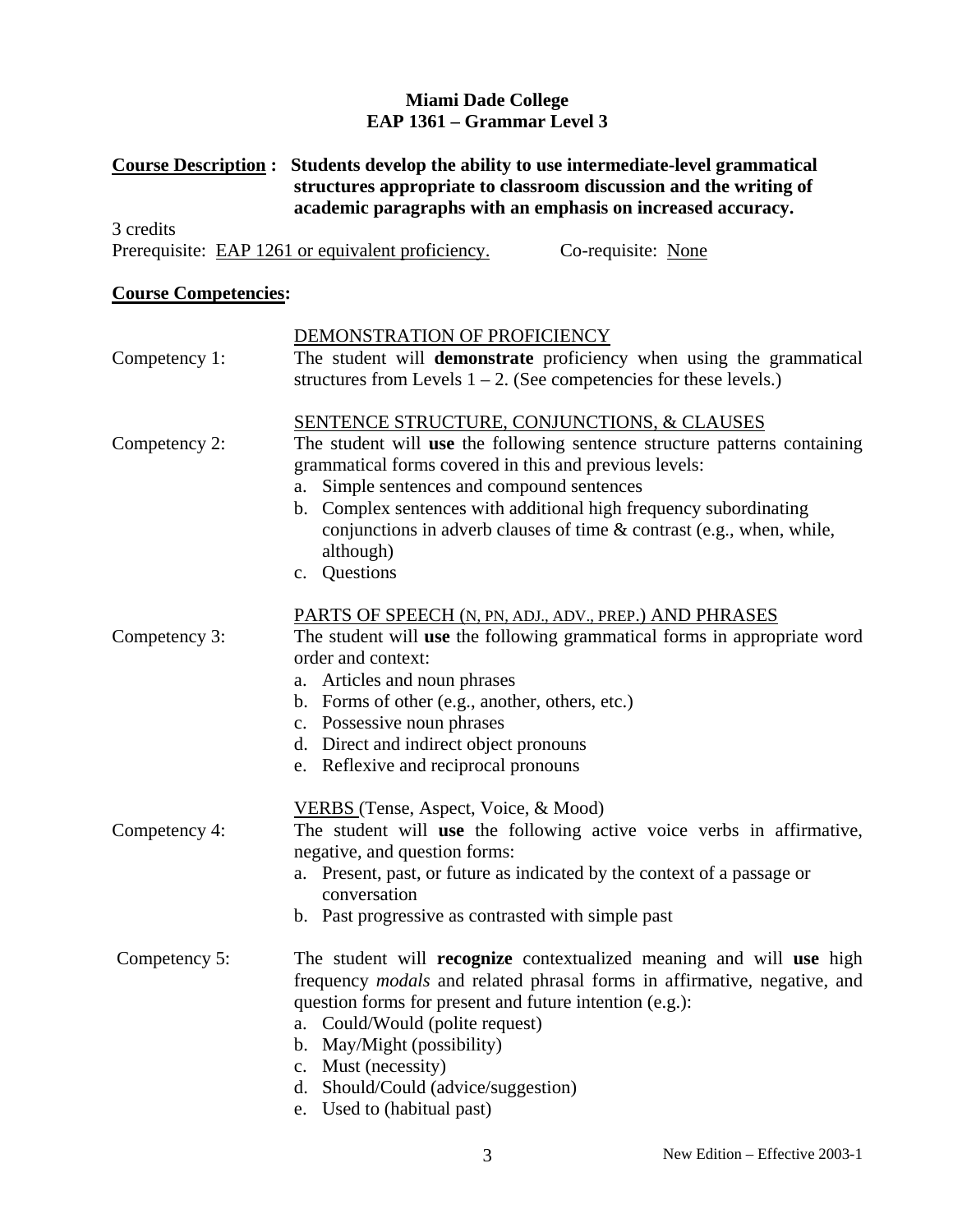#### **Miami Dade College EAP 1461 – Grammar Level 4**

## **Course Description : Students develop the ability to use intermediate-level grammatical structures appropriate to classroom discussion, oral presentation, and writing of more sophisticated academic paragraphs with an emphasis on increased accuracy.**

3 credits Prerequisite: EAP 1361 or equivalent proficiency. Co-requisite: None

#### **Course Competencies:**

|               | DEMONSTRATION OF PROFICIENCY                                                                                                                                                                   |
|---------------|------------------------------------------------------------------------------------------------------------------------------------------------------------------------------------------------|
| Competency 1: | The student will <b>demonstrate</b> proficiency when using the grammatical                                                                                                                     |
|               | structures from Levels $1 - 3$ (See competencies for these levels)                                                                                                                             |
|               | SENTENCE STRUCTURE, CONJUNCTIONS, & CLAUSES                                                                                                                                                    |
| Competency 2: | The student will use a variety of sentence structure patterns (including<br>questions) appropriate to the level and containing grammatical forms<br>covered in this and previous levels. Also: |
|               | d. Either/neither/so/too.                                                                                                                                                                      |
|               | e. Restrictive and non-restrictive adjective clauses with relative pronouns<br>(who, whom, which, that, whose)                                                                                 |
|               | PARTS OF SPEECH (N, PN, ADJ., ADV., PREP.) AND PHRASES                                                                                                                                         |
| Competency 3: | The student will use the following grammatical forms in appropriate word                                                                                                                       |
|               | order and context:                                                                                                                                                                             |
|               | a. Gerunds and infinitives after verbs                                                                                                                                                         |
|               | b. Past participle                                                                                                                                                                             |
|               | c. Comparative, superlative, and equative phrases                                                                                                                                              |
|               | d. Intensifiers (e.g., very, too, etc.)                                                                                                                                                        |
|               | VERBS (Tense, Aspect, Voice, & Mood)                                                                                                                                                           |
| Competency 4: | The student will use the following verbs in affirmative, negative, and                                                                                                                         |
|               | question forms as indicated by the context of a passage or conversation:                                                                                                                       |
|               | a. Present perfect                                                                                                                                                                             |
|               | b. Present perfect progressive                                                                                                                                                                 |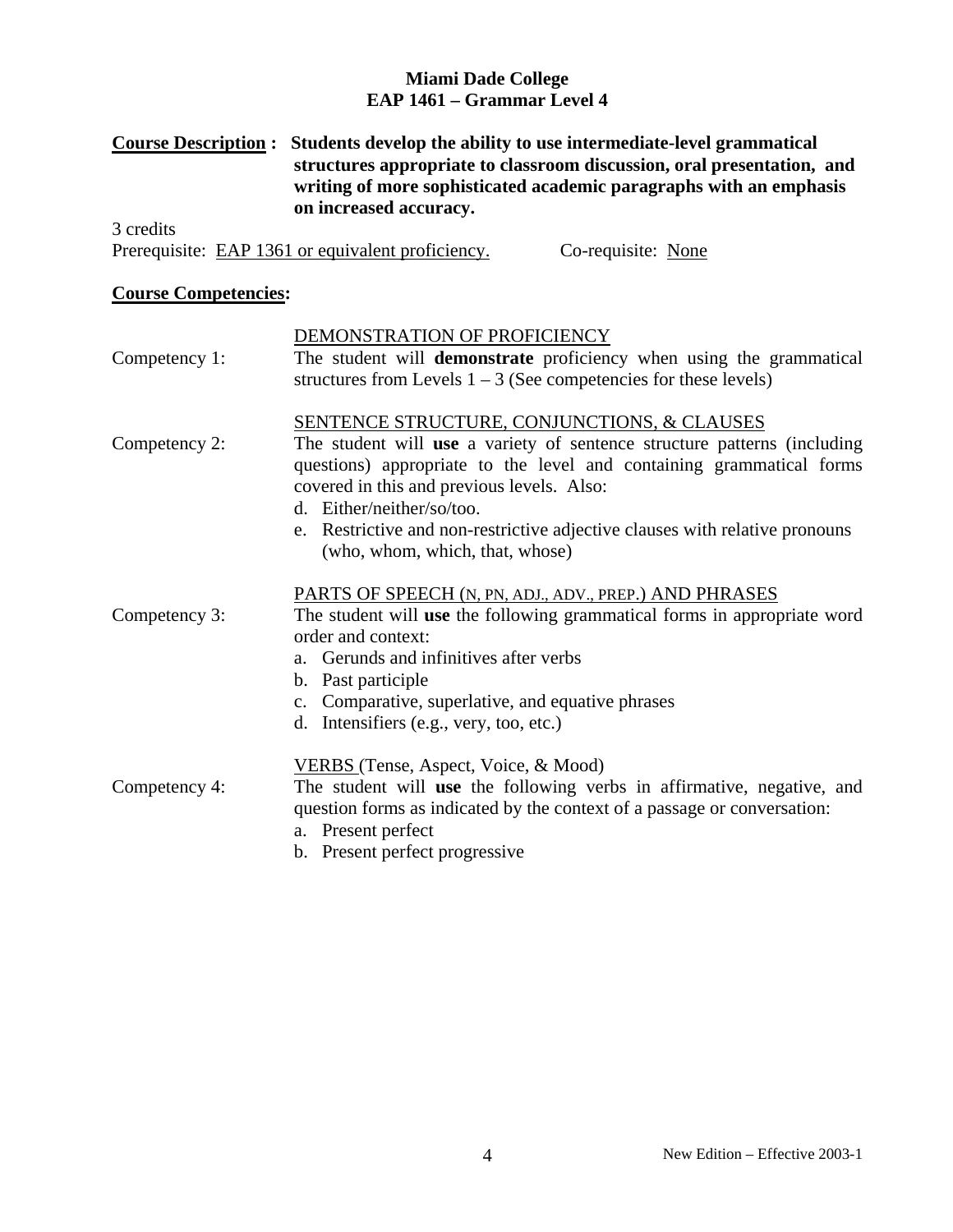# **Miami Dade College EAP 1560 – Grammar Level 5**

# **Course Description : Students develop the ability to use complex grammatical structures appropriate to effective academic presentations, discussions, and essays at this level.**

3 credits Prerequisite: EAP 1461 or equivalent proficiency. Co-requisite: None

## **Course Competencies:**

| Competency 1: | DEMONSTRATION OF PROFICIENCY<br>The student will demonstrate proficiency when using the grammatical<br>structures from Levels $1 - 4$ . (See competencies for these levels.)                                                                                                                                                                                                                                                                                                                                                                                                                                                                                                                                                                                                 |
|---------------|------------------------------------------------------------------------------------------------------------------------------------------------------------------------------------------------------------------------------------------------------------------------------------------------------------------------------------------------------------------------------------------------------------------------------------------------------------------------------------------------------------------------------------------------------------------------------------------------------------------------------------------------------------------------------------------------------------------------------------------------------------------------------|
| Competency 2: | <b>SENTENCE STRUCTURE, CONJUNCTIONS, &amp; CLAUSES</b><br>The student will use a variety of sentence structure patterns (including<br>questions) appropriate to the level and containing grammatical forms<br>covered in this and previous levels. Also:<br>a. Reduction of adjective clauses with relative forms to phrases<br>(e.g., The man who was asking $\rightarrow$ The man asking)<br>b. Subordinating conjunctions in adverb clauses of time, cause, contrast<br>and condition (e.g., as soon as, as, until, even though, unless, if, since)<br>c. Reduction of adverb clauses to phrases<br>(e.g., After I graduated $\rightarrow$ After graduating)<br>d. Clauses linked by conjunctive adverbs (e.g., nevertheless, thus,<br>however)<br>e. Parallel structures |
| Competency 3: | VERBS (Tense, Aspect, Voice, & Mood)<br>The student will use active and passive voice verbs in affirmative, negative,<br>and question forms as indicated by the context of a passage or conversation.<br>a. Past Perfect<br>b. Future Perfect<br>c. Passive Voice                                                                                                                                                                                                                                                                                                                                                                                                                                                                                                            |
| Competency 4: | The student will <b>recognize</b> contextualized meaning and will use simple<br>past modals and related phrasal forms in affirmative, negative, and question<br>forms $(e.g.):$<br>a. Had to (past necessity)<br>b. Could (past ability)                                                                                                                                                                                                                                                                                                                                                                                                                                                                                                                                     |